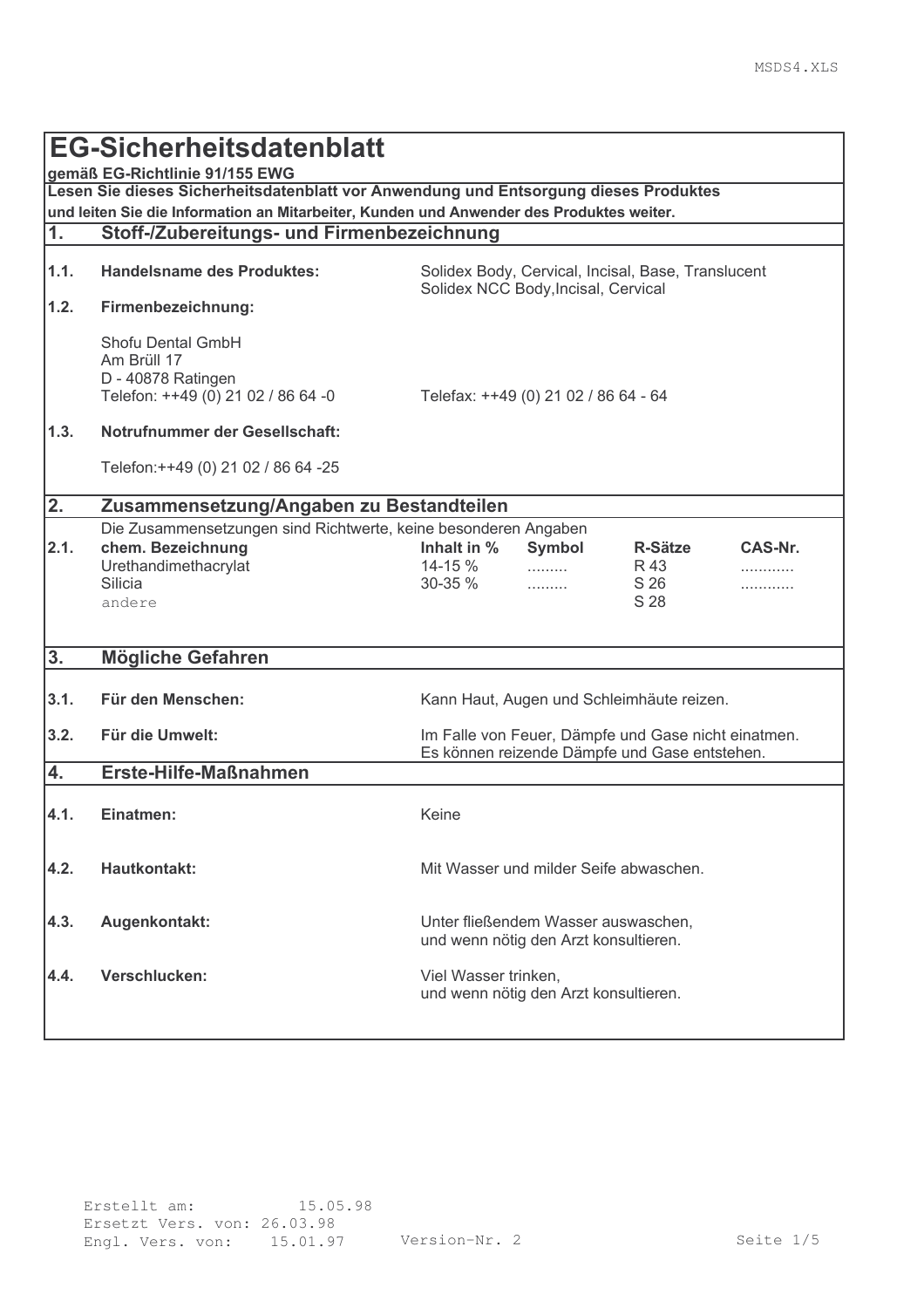#### EG-Sicherheitsdatenblatt

gemäß EG-Richtlinie 91/155 EWG

| 5.               | Maßnahmen zur Brandbekämpfung                                                                                                       |                                                                                    |  |
|------------------|-------------------------------------------------------------------------------------------------------------------------------------|------------------------------------------------------------------------------------|--|
| 5.1.             | Geeignete Löschmittel:                                                                                                              | Schaum, CO2, trockene Chemikalien.                                                 |  |
| 5.2.             | Aus Sicherheitsgründen ungeeignete Löschmittel:                                                                                     | Keine                                                                              |  |
| 5.3.             | Besondere Schutzausrüstung bei der Brandbekämpfung: Wenn nötig Feuerschutzkleidung und<br>umluftunabhängiges Atemschutzgerät tragen |                                                                                    |  |
| 6.               | Maßnahmen bei unbeabsichtigter Freisetzung                                                                                          |                                                                                    |  |
| 6.1.             | Personenbezogene Vorsichtsmaßnahmen:                                                                                                | Keine                                                                              |  |
| 6.2.             | Umweltschutzmaßnahmen:                                                                                                              | Keine                                                                              |  |
| 6.3.             | Verfahren zur Reinigung/Aufnahme:                                                                                                   | Aufwischen und in einem geeigneten<br>Behälter entsorgen.                          |  |
| $\overline{7}$ . | <b>Lagerung und Handhabung</b>                                                                                                      |                                                                                    |  |
| 7.1.             | Handhabung:                                                                                                                         | Keine                                                                              |  |
|                  | 7.1.1. Hinweise für den sicheren Umgang:                                                                                            | Das Einatmen v. Schleifstäuben u.<br>langen Hautkontakt mit ungehärtetem           |  |
| 7.2.             | Lagerung:                                                                                                                           | Kunststoff vermeiden.<br>Kühl und dunkel lagern.<br>Bei Nichtgebrauch kühl lagern. |  |
|                  | 7.2.1. Anforderungen an Lagerräume und Behälter:                                                                                    | Keine                                                                              |  |
|                  | 7.2.2. Zusammenlagerungsverbote:                                                                                                    | Keine                                                                              |  |
|                  | 7.2.3. Besondere Lagerbedingungen:                                                                                                  | Keinem direkten Sonnenlicht<br>oder Hitze aussetzen.                               |  |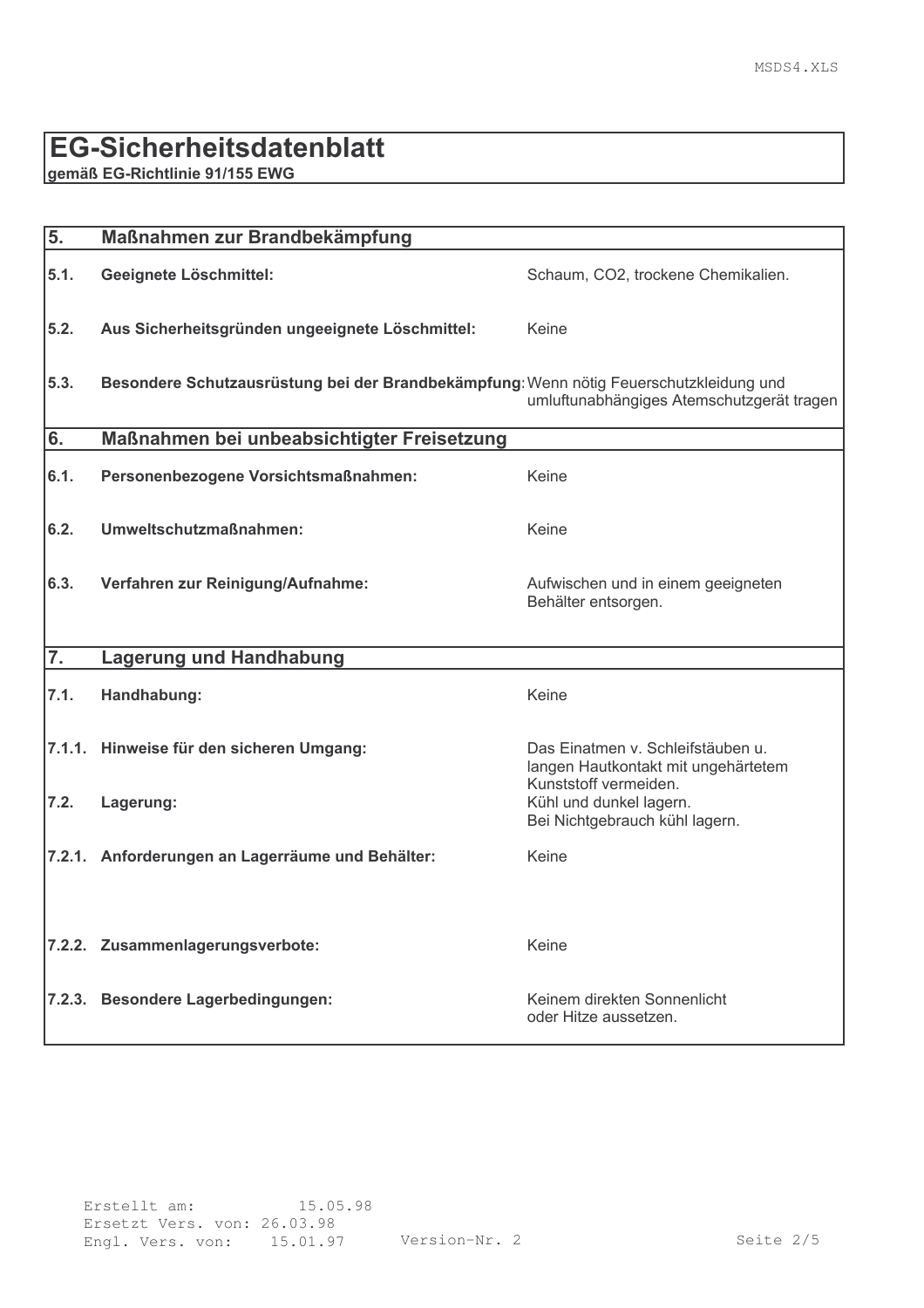# **EG-Sicherheitsdatenblatt**

gemäß EG-Richtlinie 91/155 EWG

| 8.                      | Expositionsbegrenzung und persönliche Schutzausrüstung                             |                              |                                                  |                                             |              |                                             |     |
|-------------------------|------------------------------------------------------------------------------------|------------------------------|--------------------------------------------------|---------------------------------------------|--------------|---------------------------------------------|-----|
| 8.1.                    | Expositionsbegrenzungen:                                                           |                              | Keine                                            |                                             |              |                                             |     |
| 8.1.1.                  | <b>MAK-Wert:</b><br>(max. Konzentration am Arbeitsplatz)                           |                              | Keine                                            |                                             |              |                                             |     |
| 8.2.                    | Atemschutz:                                                                        |                              |                                                  |                                             |              | Während des Ausarbeitens Staubmaske tragen. |     |
| 8.3.                    | Handschutz:                                                                        |                              |                                                  | Schutzhandschuhe tragen. (Latex oder Gummi) |              |                                             |     |
| 8.4.                    | Augenschutz:                                                                       |                              |                                                  | Schutzbrille ist empfohlen.                 |              |                                             |     |
| 8.5.                    | <b>Hautschutz:</b>                                                                 |                              | Keine                                            |                                             |              |                                             |     |
| 9.                      |                                                                                    |                              | Physikalische und chemische Eigenschaften        |                                             |              |                                             |     |
| 9.1.                    | Form:                                                                              | Pastenform                   | Farbe:                                           | Unterschiedlich                             |              | Geruch:                                     | Süß |
| 9.2.                    | <b>PH-Wert:</b>                                                                    |                              |                                                  | Keine                                       |              |                                             |     |
| 9.3.                    |                                                                                    | Schmelzpunkt/Schmelzbereich: |                                                  | Keine                                       |              |                                             |     |
| 9.4.                    | Zündtemperatur:                                                                    |                              |                                                  | Keine                                       |              |                                             |     |
| 9.5.                    | Flammpunkt:                                                                        |                              |                                                  | Keine                                       |              |                                             |     |
| 9.6.                    | <b>Explosionsgrenzen:</b>                                                          |                              | untere:                                          | Keine                                       | obere:       | Keine                                       |     |
| 9.7.                    | Dichte:                                                                            |                              |                                                  | 1,54                                        | $(Wasser=1)$ |                                             |     |
| 9.8.                    | Dampfdruck:                                                                        |                              | Keine                                            |                                             |              |                                             |     |
| 9.9.                    | Löslichkeit:                                                                       |                              | Nicht löslich.                                   |                                             |              |                                             |     |
| 9.10.                   | Viskosität:                                                                        |                              |                                                  | Keine                                       |              |                                             |     |
| 9.11.                   | <b>Weitere Angaben:</b>                                                            |                              | Keine                                            |                                             |              |                                             |     |
| 10.                     | Stabilität und Reaktivität                                                         |                              |                                                  |                                             |              |                                             |     |
| 10.1.                   | Zu vermeidende Bedingungen:                                                        |                              | Direktes Licht vermeiden.                        |                                             |              |                                             |     |
| 10.2.<br>10.3.<br>10.4. | Zu vermeidende Stoffe:<br>Gefährliche Zersetzungsprodukte:<br>Zusätzliche Angaben: |                              | Stark oxidierende Materialien.<br>Keine<br>Keine |                                             |              |                                             |     |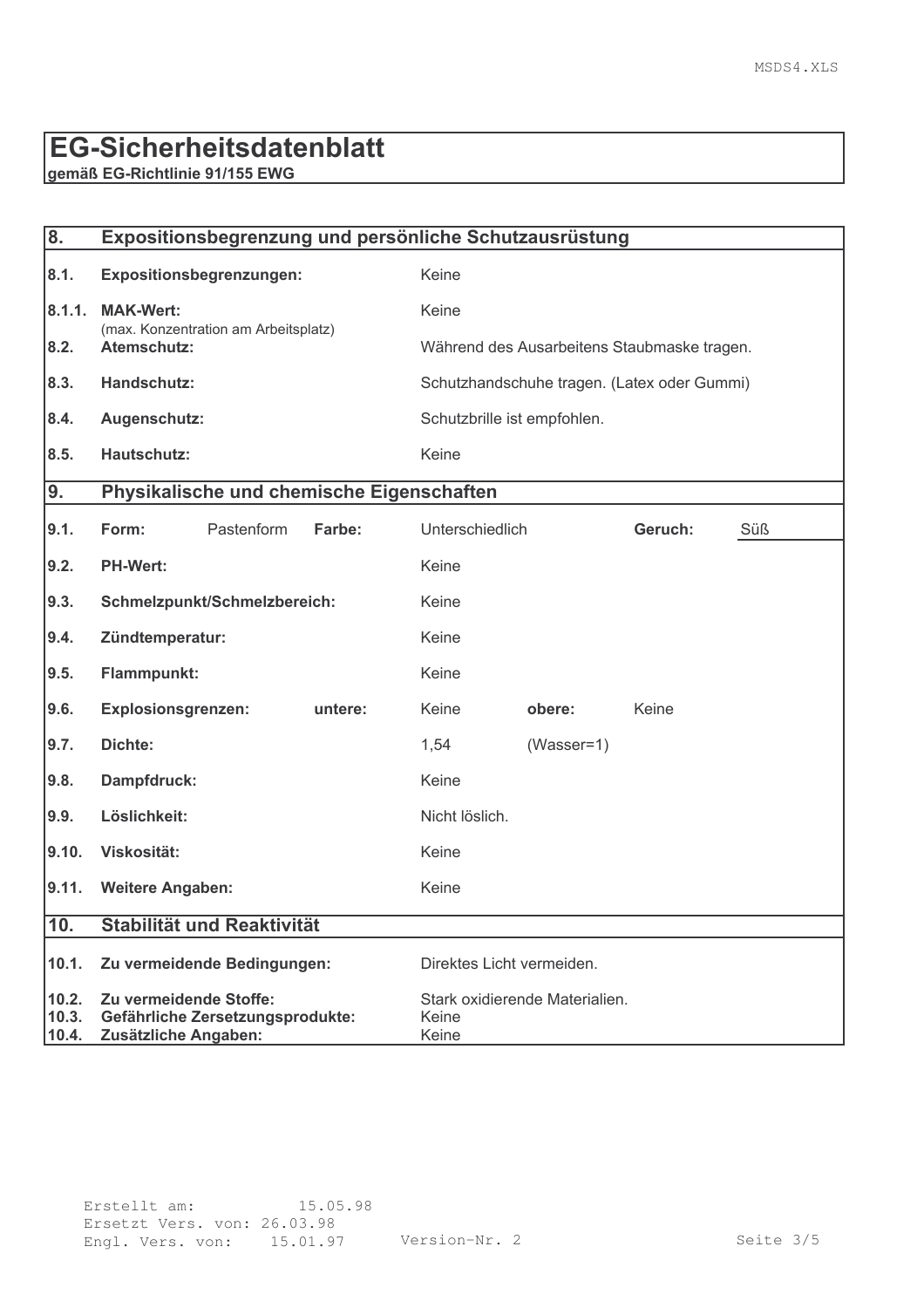### **EG-Sicherheitsdatenblatt**

gemäß EG-Richtlinie 91/155 EWG

| $\overline{11}$ . | Angaben zur Toxikologie                                                                                |                                                   |
|-------------------|--------------------------------------------------------------------------------------------------------|---------------------------------------------------|
| 11.1.             | <b>Akute Toxizität:</b>                                                                                | Keine                                             |
|                   | 11.1.1. Verschlucken:                                                                                  | Keine                                             |
|                   | 11.1.2. Einatmen:                                                                                      | Keine                                             |
|                   | 11.1.3. Hautkontakt:                                                                                   | Keine                                             |
|                   | 11.1.4. Augenkontakt:                                                                                  | Keine                                             |
|                   | 11.2. Chronische Wirkungen:                                                                            | Keine                                             |
|                   | 11.2.1. Sensibilisierung:                                                                              | Keine                                             |
|                   | 11.2.2. Karzinogenität:                                                                                | Keine                                             |
|                   | 11.2.3. Reproduktion:                                                                                  | Keine                                             |
|                   | 11.2.4. Narkotisierung:                                                                                | Keine                                             |
|                   | 11.2.5. Mutagenität:                                                                                   | Keine                                             |
| $\overline{12}$ . | Angaben zur Ökologie                                                                                   |                                                   |
|                   |                                                                                                        | Keine                                             |
| $\overline{13.}$  | <b>Hinweise zur Entsorgung</b>                                                                         |                                                   |
| 13.1.             | <b>Produkt:</b>                                                                                        | Örtlich behördliche Vorschriften beachten.        |
| 13.2.             | Verpackung:                                                                                            | Örtlich behördliche Vorschriften beachten.        |
| 13.3.             | Empfehlung:                                                                                            | Örtlich behördliche Vorschriften beachten.        |
| 14.               | <b>Angaben zum Transport:</b>                                                                          |                                                   |
|                   |                                                                                                        | Es gelten keine besonderen Transportvorschriften. |
| 15.               | <b>Vorschriften</b>                                                                                    |                                                   |
|                   | Markierung für gefährliche Materialien:<br>R-Sätze:                                                    | Xi: reizend<br>R 43, S 26, S 28                   |
| $\overline{16.}$  | <b>Sonstige Angaben:</b>                                                                               |                                                   |
|                   | Das Produkt ist nur von Dentalfachpersonal in Verbindung mit der Verarbeitungsanleitung<br>anzuwenden. |                                                   |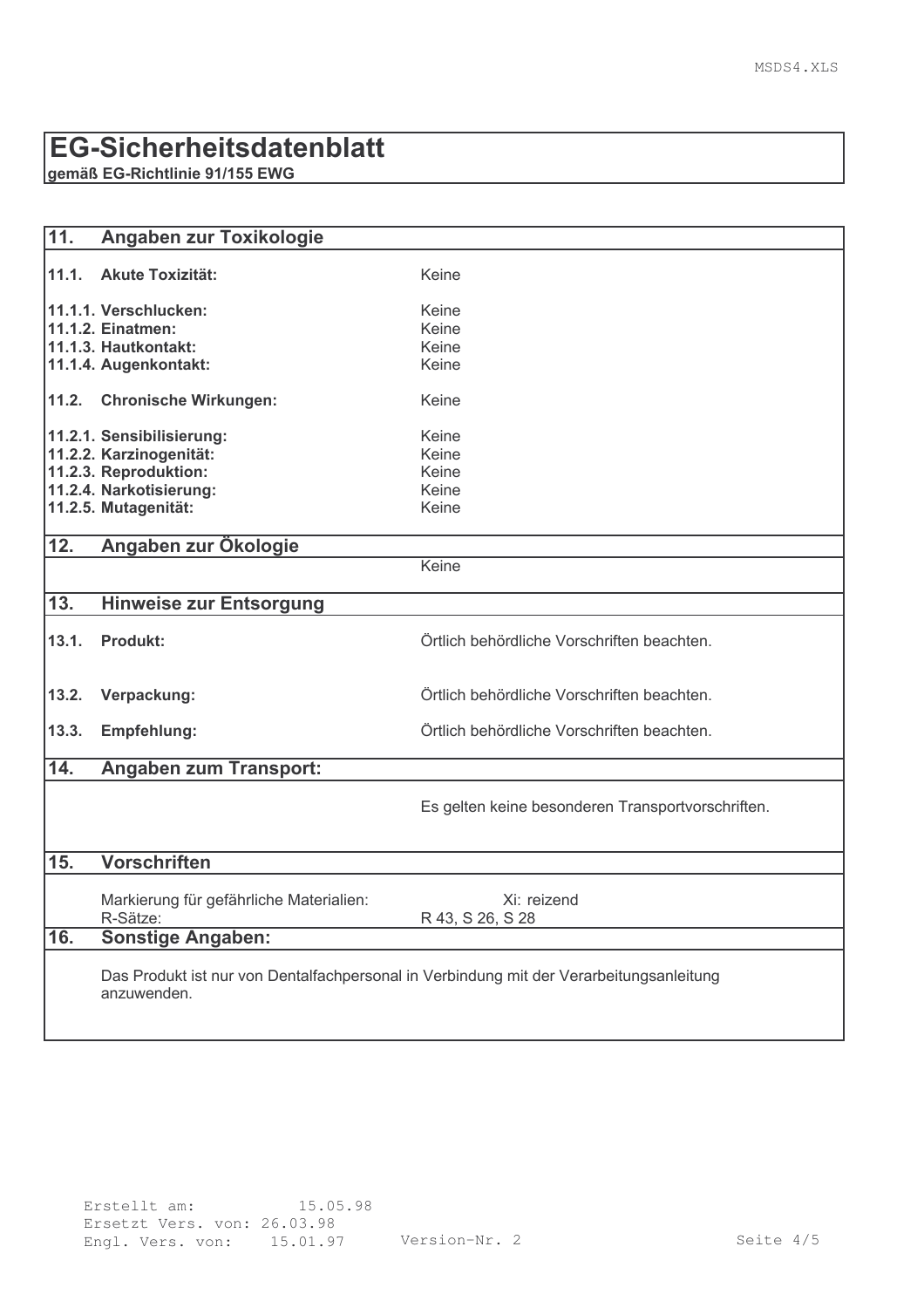#### EG-Sicherheitsdatenblatt gemäß EG-Richtlinie 91/155 EWG

Einige der hier angegebenen Informationen und daraus resultierenden Schlußfolgerungen stammen aus Quellen, die nicht aus direkten Testdaten des Produktes selbst ermittelt wurden. Die Inhalte und Formate dieses Sicherheitsdatenblattes stimmen mit der Direktive 91/155/EU der EU-Kommission überein.

Einschränkungen der Garantie

Informationen nicht anwendbar.

Die Informationen dieses Sicherheitsdatenblattes stammen aus Quellen, die wir für verläßlich halten. Dennoch werden diese Informationen ohne ausdrückliche oder stillschweigende Garantie betreffs Ihrer Richtigkeit angegeben. Die Bedingungen oder Methoden der Behandlung, Lagerung, des Gebrauchs oder Entsorgung dieses Produktes stehen außerhalb unserer Kontrolle, und können außerhalb unseres Wissens stehen. Aus diesem und anderen Gründen übernehmen wir ausdrücklich keine Verantwortung für

Verlust, Beschädigung des Produktes, oder sonstiger Kosten, die im Zusammenhang mit dem Gebrauch, der Lagerung oder der Entsorgung des Produktes stehen. Dieses Sicherheitsdatenblatt wurde speziell und ausdrücklich nur für dieses Produkt erstellt und soll ausdrücklich nur dafür verwendet werden. Wird dieses Produkt als Komponente eines anderen Produktes verwendet, sind diese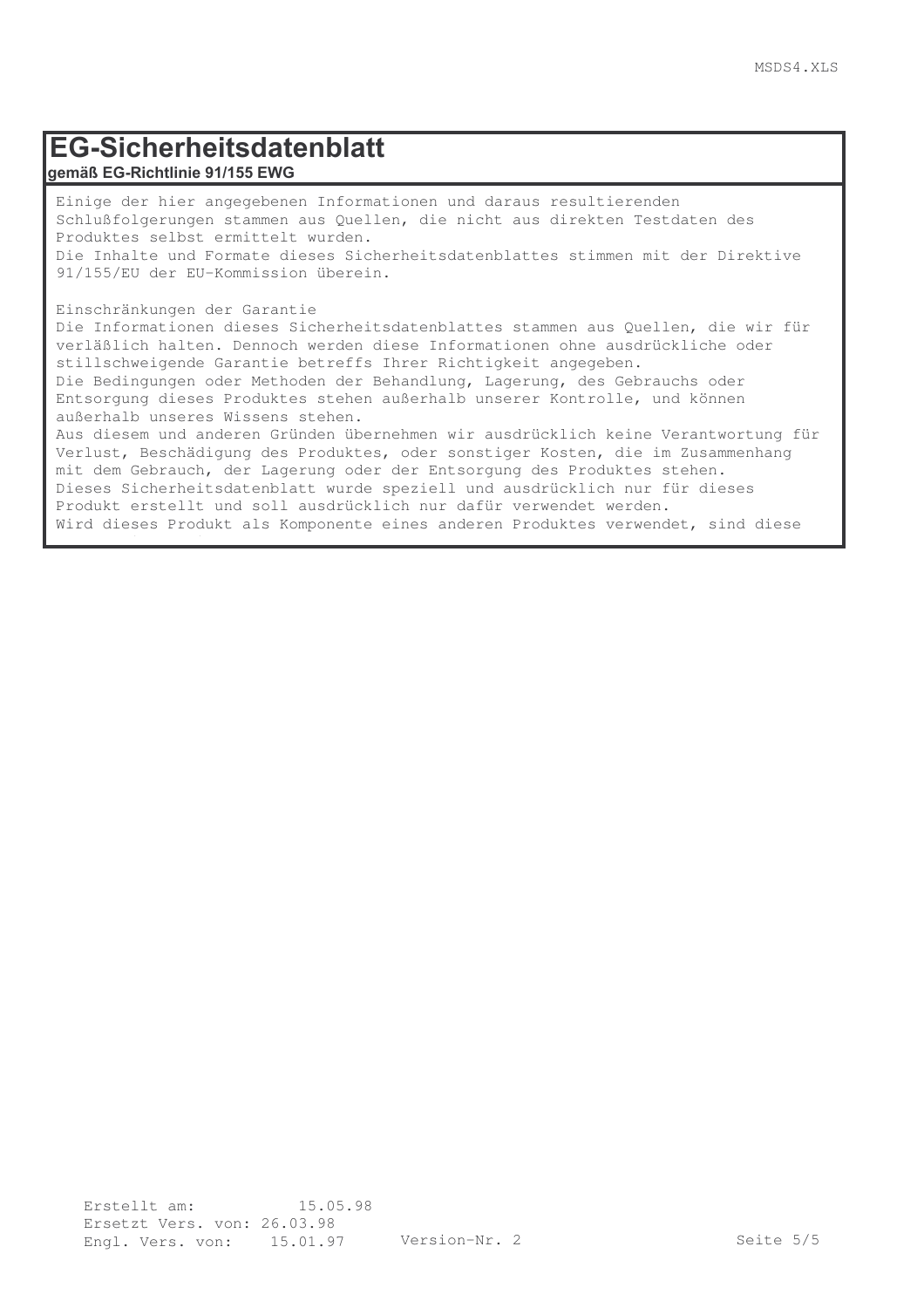|      | <b>Material Safety Data Sheet</b><br>according Directive 91/155 EEC<br>Important:<br>Read this MSDS before handling and disposing of this product and pass this |                                                                                   |  |  |  |
|------|-----------------------------------------------------------------------------------------------------------------------------------------------------------------|-----------------------------------------------------------------------------------|--|--|--|
|      |                                                                                                                                                                 |                                                                                   |  |  |  |
| 1.   | information on to employees, customers and users of this product.<br>Identification of the substance/preparation and company                                    |                                                                                   |  |  |  |
|      |                                                                                                                                                                 |                                                                                   |  |  |  |
| 1.1. | <b>Product Name:</b>                                                                                                                                            | Solidex Body, Cervical, Incisal, Base, Translucent<br>Solidex NCC, Body, Cervical |  |  |  |
| 1.2. | Company:                                                                                                                                                        |                                                                                   |  |  |  |
|      | Shofu Dental GmbH<br>Am Brüll 17                                                                                                                                |                                                                                   |  |  |  |
|      | 40878 Ratingen                                                                                                                                                  |                                                                                   |  |  |  |
|      | Phone No.<br>02102/8664-0                                                                                                                                       | Fax-No. 02102/8664-64                                                             |  |  |  |
| 1.3. | <b>Emergency Phone No.</b>                                                                                                                                      |                                                                                   |  |  |  |
|      | 02102/8664-0                                                                                                                                                    |                                                                                   |  |  |  |
| 2.   | <b>Composition/information on ingredients</b>                                                                                                                   |                                                                                   |  |  |  |
|      |                                                                                                                                                                 | Compositions given are typical values, not specifications.                        |  |  |  |
| 2.1. | Ingredients                                                                                                                                                     | % weight<br>Einecs no.<br>Symbol<br>risk-phrases CAS-No.                          |  |  |  |
|      | Urethane                                                                                                                                                        |                                                                                   |  |  |  |
|      | dimethacrylate                                                                                                                                                  |                                                                                   |  |  |  |
|      | Silica                                                                                                                                                          |                                                                                   |  |  |  |
| 3.   | <b>Hazard identification</b>                                                                                                                                    |                                                                                   |  |  |  |
| 3.1. | For the user:                                                                                                                                                   | May cause irritation to skin and eyes.                                            |  |  |  |
| 3.2. | Environmental hazard:                                                                                                                                           | In case of fire, do not breathe fumes                                             |  |  |  |
|      |                                                                                                                                                                 | and gases. Irritation gases and fumes may emit.                                   |  |  |  |
|      |                                                                                                                                                                 |                                                                                   |  |  |  |
| 4.   | <b>First aid measures</b>                                                                                                                                       |                                                                                   |  |  |  |
| 4.1. | Inhalation:                                                                                                                                                     |                                                                                   |  |  |  |
|      |                                                                                                                                                                 |                                                                                   |  |  |  |
| 4.2. | Skin contact:                                                                                                                                                   | Wash with mild soap and water.                                                    |  |  |  |
|      |                                                                                                                                                                 |                                                                                   |  |  |  |
| 4.3. | Eye contact:                                                                                                                                                    | Flash with flowing water and consult<br>Physician if necessary.                   |  |  |  |
|      |                                                                                                                                                                 |                                                                                   |  |  |  |
| 4.4. | Ingestion:                                                                                                                                                      | Drink plenty of water and consult<br>physician if necessary.                      |  |  |  |
|      |                                                                                                                                                                 |                                                                                   |  |  |  |
|      |                                                                                                                                                                 |                                                                                   |  |  |  |
|      |                                                                                                                                                                 |                                                                                   |  |  |  |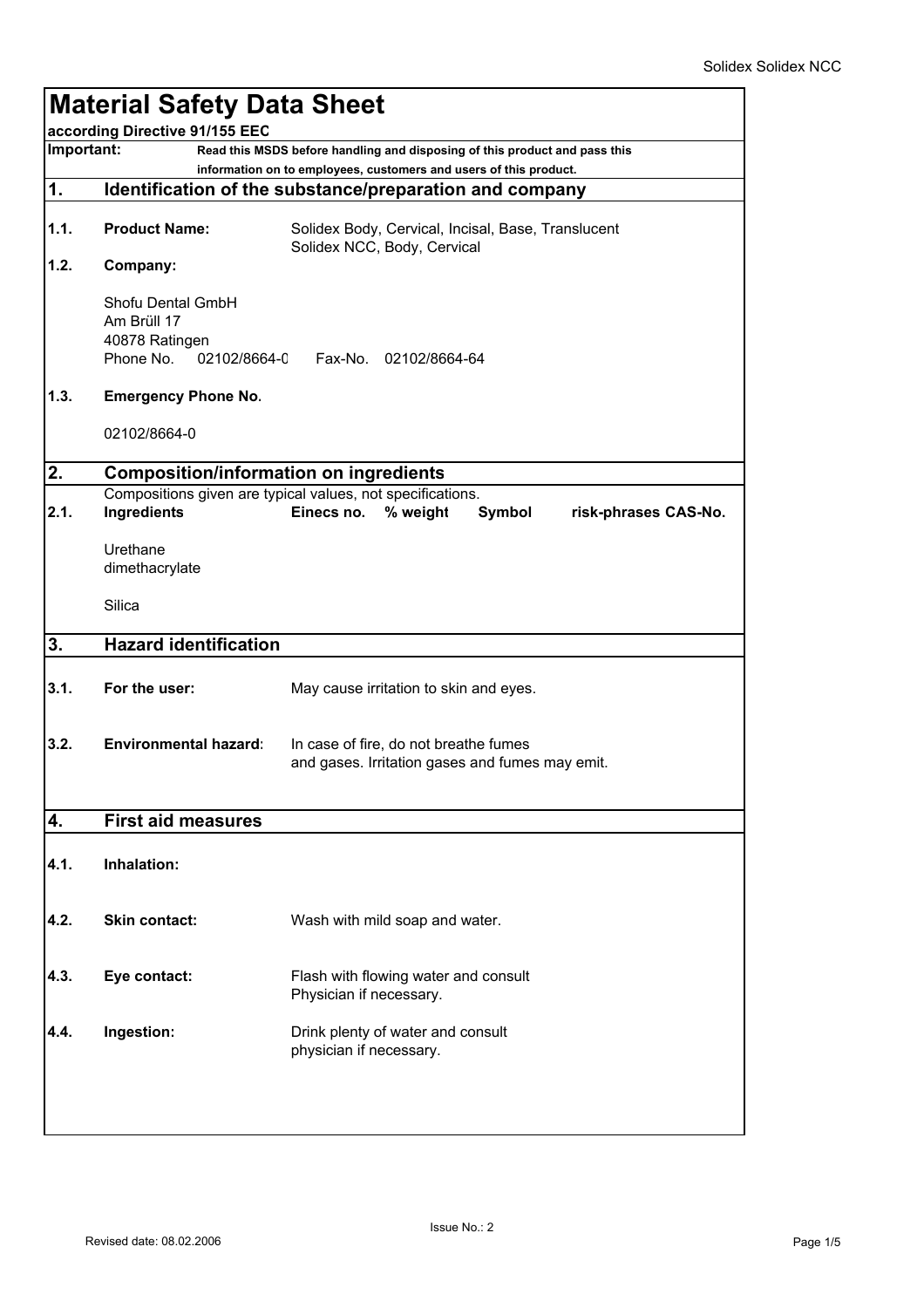# **Material Safety DATA Sheet**

**according Directive 91/155 EEC**

| 5.     | <b>Fire-fighting measures</b>              |                                                                                    |  |
|--------|--------------------------------------------|------------------------------------------------------------------------------------|--|
| 5.1.   | <b>Extinguisher method:</b>                | Foam, CO2, Dry chemical                                                            |  |
| 5.2.   | Not useful method:                         |                                                                                    |  |
| 5.3.   | <b>Special equipment for fire-fighting</b> | Wear fire protective cloth and self-contained<br>breathing apparatus if necessary. |  |
| 6.     | <b>Accidental release measures</b>         |                                                                                    |  |
| 6.1.   | <b>Personal precautions:</b>               |                                                                                    |  |
| 6.2.   | <b>Environmental precautions</b>           |                                                                                    |  |
| 6.3.   | Methods for cleaning up                    | Wipe up and discard in a suitable container.                                       |  |
| 7.     | <b>Handling and storage</b>                |                                                                                    |  |
|        |                                            |                                                                                    |  |
| 7.1.   | Handling:                                  |                                                                                    |  |
| 7.1.1. | <b>Precautions for safe handling</b>       |                                                                                    |  |
|        |                                            | Avoid inhalation of grindings and long skin contact<br>with uncured resins.        |  |
| 7.2.   | Storage:                                   | Store in a cool and dark area.<br>Store in a refridgerator when not in use.        |  |
|        | 7.2.1. Precautions for storage rooms:      |                                                                                    |  |
| 7.2.2. | Storage of incompatible materials:         |                                                                                    |  |
|        |                                            |                                                                                    |  |
| 7.2.3. | <b>Special storage conditions:</b>         | Do not expose to sunlight or heat.                                                 |  |
|        |                                            |                                                                                    |  |
|        |                                            |                                                                                    |  |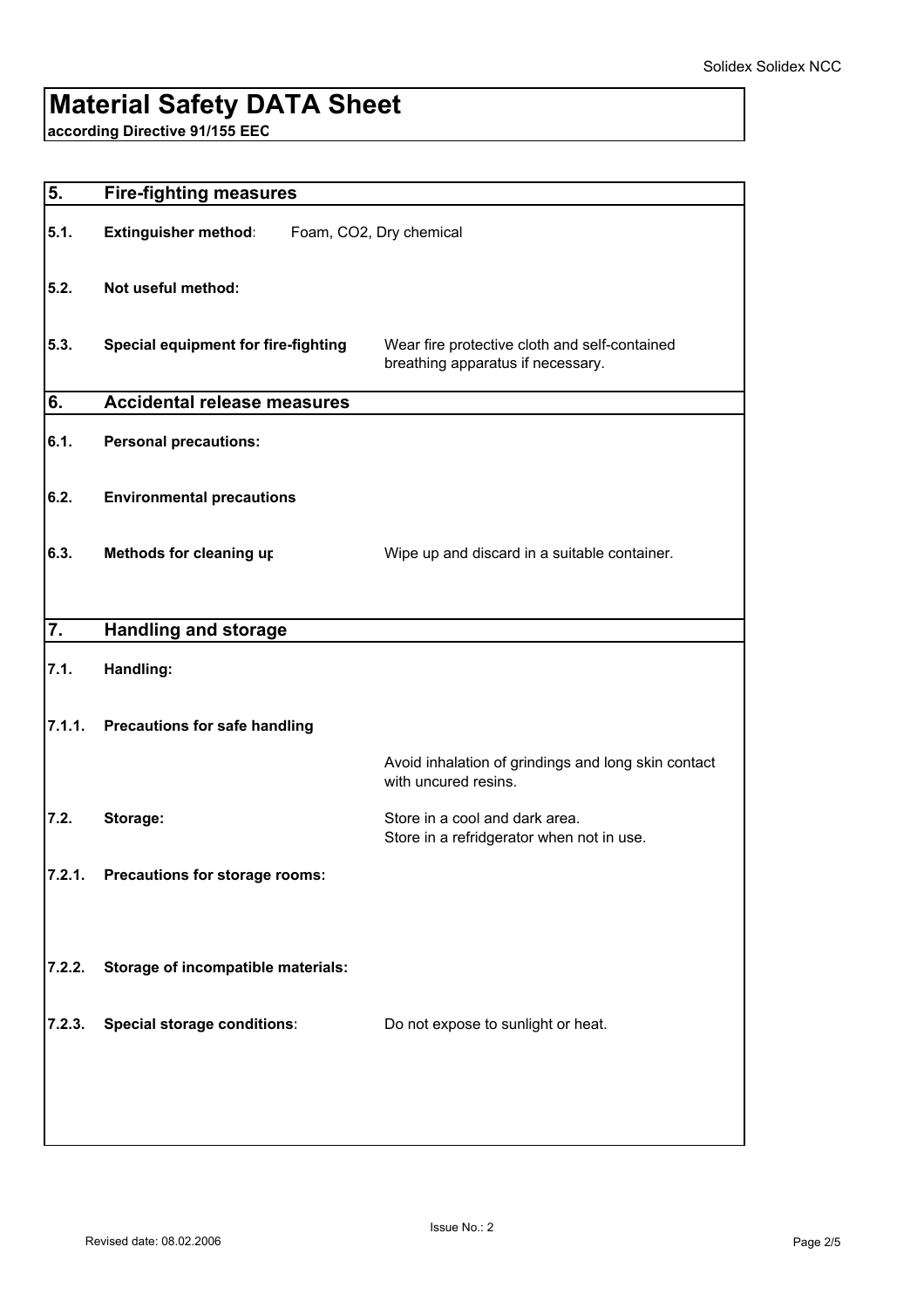# **Material Safety DATA Sheet**

**according Directive 91/155 EEC**

| 8.     | <b>Exposure controls/personal protection</b> |                         |                             |                                        |
|--------|----------------------------------------------|-------------------------|-----------------------------|----------------------------------------|
| 8.1.   | <b>Exposure controls:</b>                    |                         |                             |                                        |
| 8.1.1. | MAK:<br>(max. concentration at workplace)    |                         |                             |                                        |
| 8.2.   | <b>Respiratory protection:</b>               |                         |                             | Dust mask while grinding or finishing. |
| 8.3.   | Hand protection:                             |                         |                             | Protective gloves (Latex and rubber)   |
| 8.4.   | Eye protection:                              |                         | Safety goggles              |                                        |
| 8.5.   | <b>Skin protection:</b>                      |                         |                             |                                        |
| 9.     | <b>Physical and chemical properties:</b>     |                         |                             |                                        |
|        |                                              |                         |                             |                                        |
| 9.1.   | Appearance putty like<br>paste               | Colour                  | different                   | Odour:<br>sweet                        |
| 9.2.   | PH:                                          |                         |                             |                                        |
| 9.3.   | <b>Boiling point:</b>                        |                         |                             |                                        |
| 9.4.   | <b>Melting point</b>                         |                         |                             |                                        |
| 9.5.   | <b>Flash point</b>                           |                         |                             |                                        |
| 9.6.   | <b>Explosion limits:</b>                     | Lower:                  |                             | Upper:                                 |
| 9.7.   | <b>Relative density:</b>                     |                         | $1,54$ (water=1)            |                                        |
| 9.8.   | Vapour density:                              |                         |                             |                                        |
| 9.9.   | Solubility:                                  | insoluble               |                             |                                        |
| 9.10.  | <b>Viscosity:</b>                            |                         |                             |                                        |
| 9.11.  | Others:                                      |                         |                             |                                        |
| 10.    | <b>Stability and reactivity:</b>             |                         |                             |                                        |
| 10.1.  | <b>Conditions to avoid:</b>                  | Visible light on paste. |                             |                                        |
| 10.2.  | <b>Materials to avoid:</b>                   |                         | Strong oxidizing materials. |                                        |
| 10.3.  | <b>Hazardous decomposition products</b>      |                         |                             | N/A                                    |
| 10.4.  | Others:                                      |                         |                             |                                        |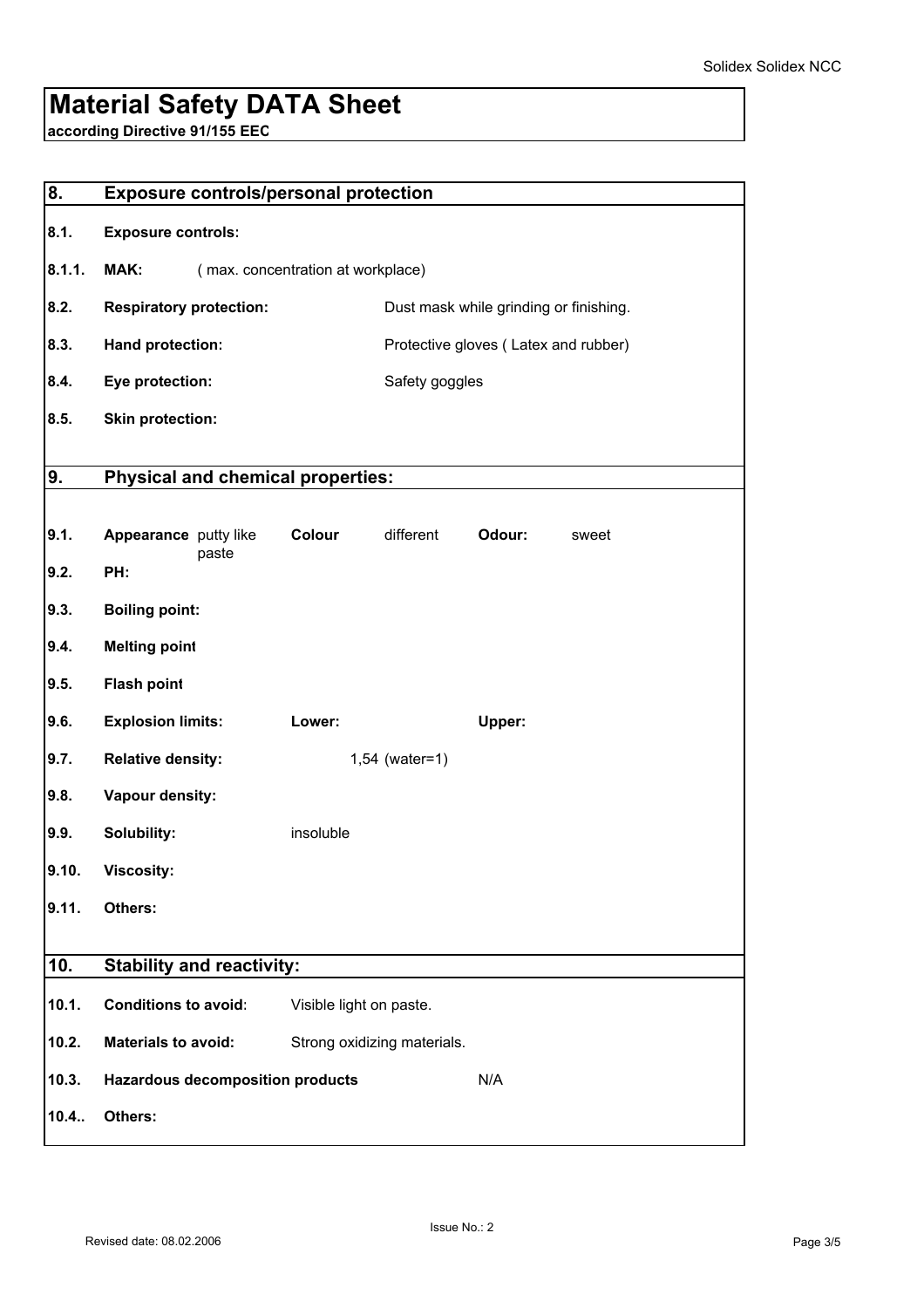# **Material Safety DATA Sheet**

**according Directive 91/155 EEC**

| $\overline{11}$ . | <b>Toxicological information:</b> |                                                       |  |
|-------------------|-----------------------------------|-------------------------------------------------------|--|
| 11.1.             | <b>Acute Toxicity:</b>            |                                                       |  |
|                   | 11.1.1. Ingestion:                |                                                       |  |
|                   | 11.1.2. Inhalation:               |                                                       |  |
|                   | 11.1.3. Skin contact:             |                                                       |  |
|                   | 11.1.4. Eye contact:              |                                                       |  |
| 11.2.             | <b>Chronic effects:</b>           |                                                       |  |
| 11.2.1.           |                                   |                                                       |  |
| 11.2.2.           |                                   |                                                       |  |
| 11.2.3.           |                                   |                                                       |  |
| 11.2.4.           |                                   |                                                       |  |
| 11.2.5.           |                                   |                                                       |  |
|                   |                                   |                                                       |  |
| 12.               | <b>Ecological information:</b>    |                                                       |  |
|                   |                                   |                                                       |  |
|                   |                                   |                                                       |  |
| 13.               | <b>Disposal considerations:</b>   |                                                       |  |
|                   |                                   |                                                       |  |
| 13.1.             | <b>Material:</b>                  | Dispose in accordance with local, state               |  |
|                   |                                   | and federal regulations.                              |  |
| 13.2.             | Packaging:                        |                                                       |  |
|                   |                                   |                                                       |  |
|                   |                                   |                                                       |  |
|                   |                                   |                                                       |  |
| 14.               |                                   |                                                       |  |
|                   | <b>Transport information:</b>     |                                                       |  |
|                   |                                   | N/A                                                   |  |
|                   |                                   |                                                       |  |
|                   |                                   |                                                       |  |
| 15.               | <b>Regulatory information:</b>    |                                                       |  |
|                   |                                   |                                                       |  |
|                   |                                   |                                                       |  |
|                   |                                   |                                                       |  |
|                   |                                   |                                                       |  |
| 16.               | <b>Other information:</b>         |                                                       |  |
|                   |                                   |                                                       |  |
|                   |                                   | Handling of product exclusively by dental specialists |  |
|                   |                                   | according to instructions for use.                    |  |
|                   |                                   | N/A: Not applicable                                   |  |